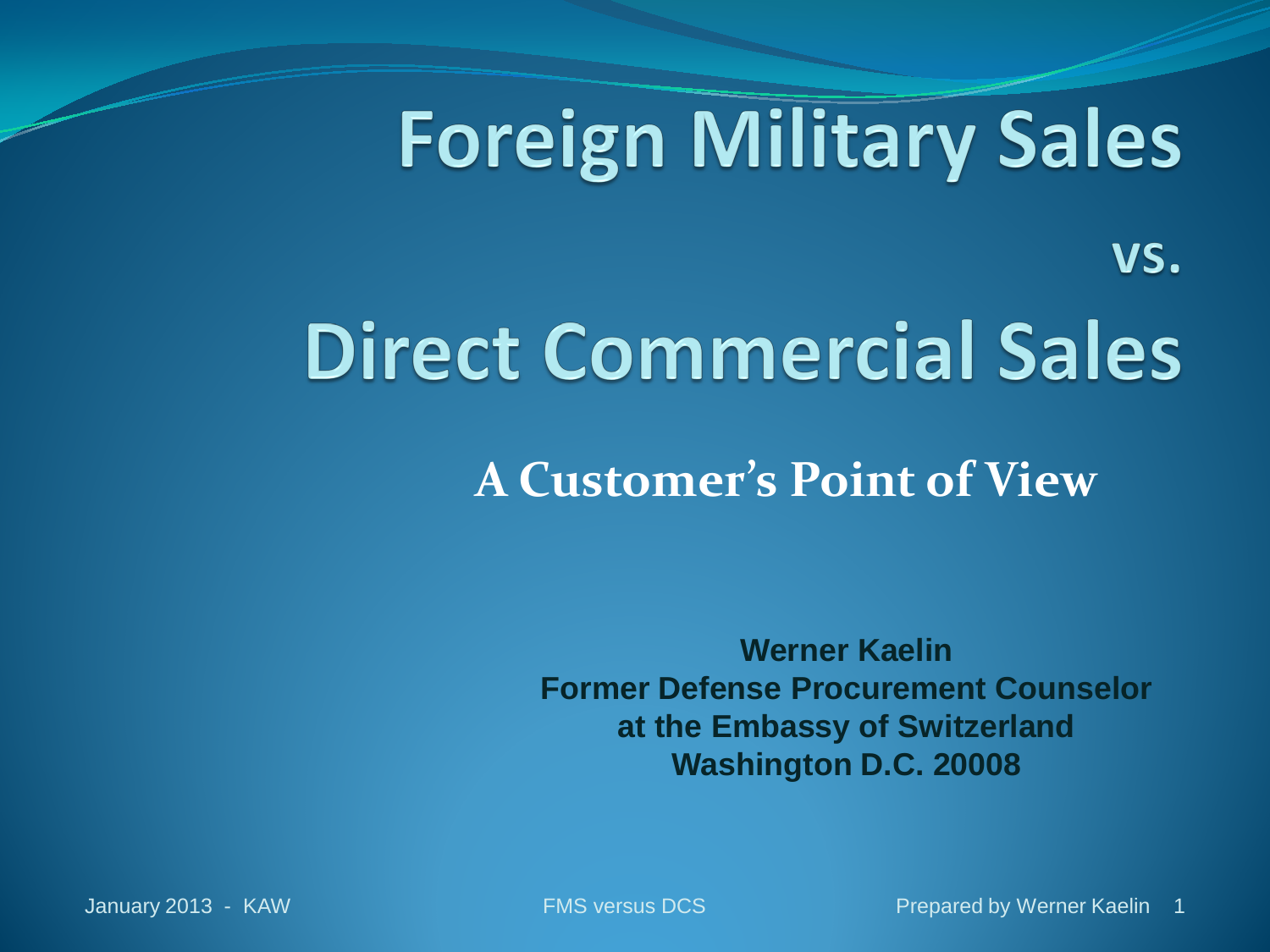

#### **• Security Assistance/Cooperation**

#### **FMS vs. DCS**

**Offset**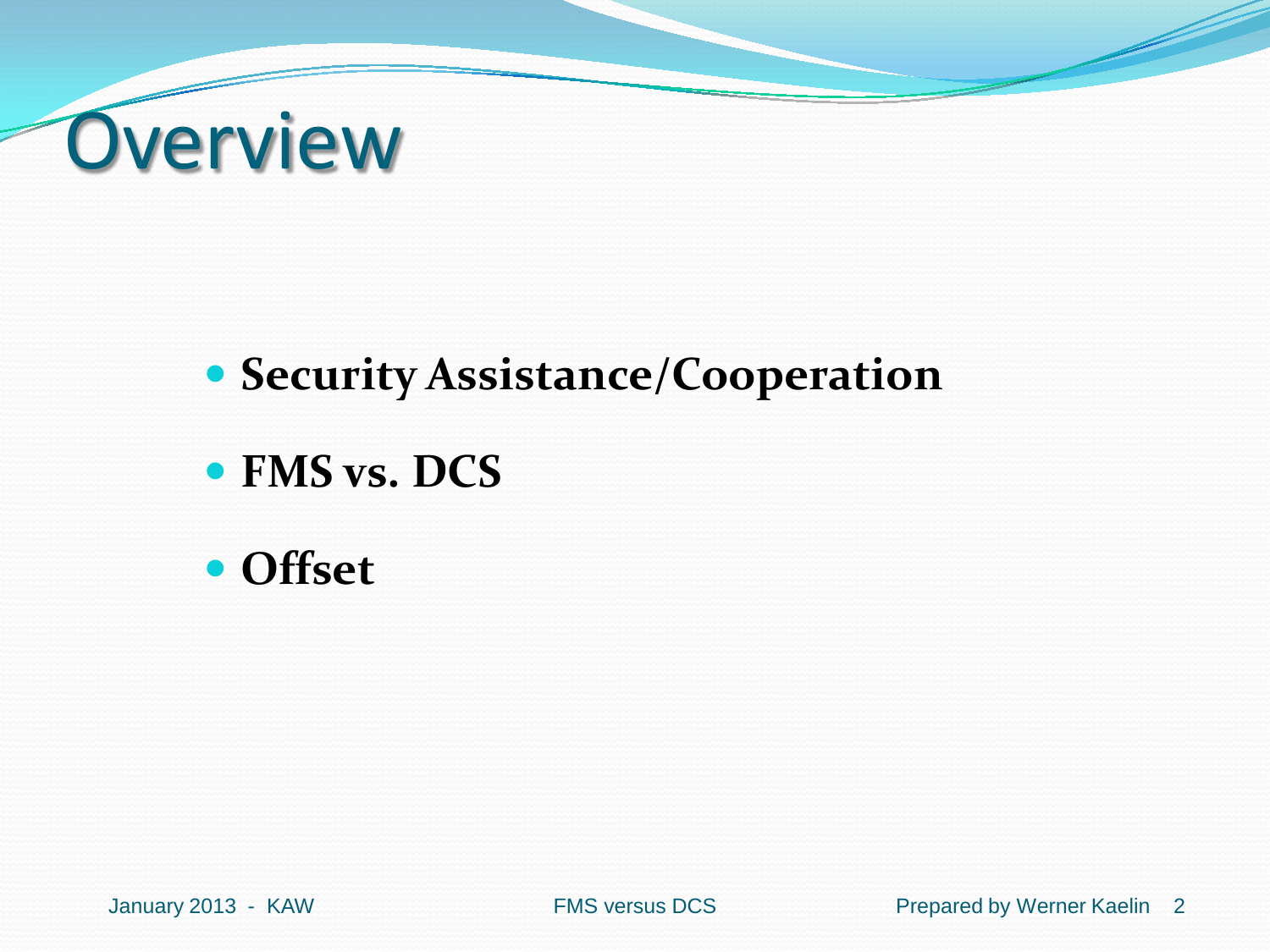#### **Security Assistance** Security Cooperation

- Security Assistance concerns the transfer of military defense articles and/or services from the United States to friendly foreign governments and specific international organizations.
- Security Cooperation is a reengineered designation of the same laws, processes and procedures.
- DSCA, the Defense Security Cooperation Agency is responsible for Security Assistance, Foreign Military Sales and related issues for the Office of the Secretary of Defense.
- DSCA's guidance is published in the Security Assistance Management Manual (SAMM) that provides definitive guidance for Security Assistance matters.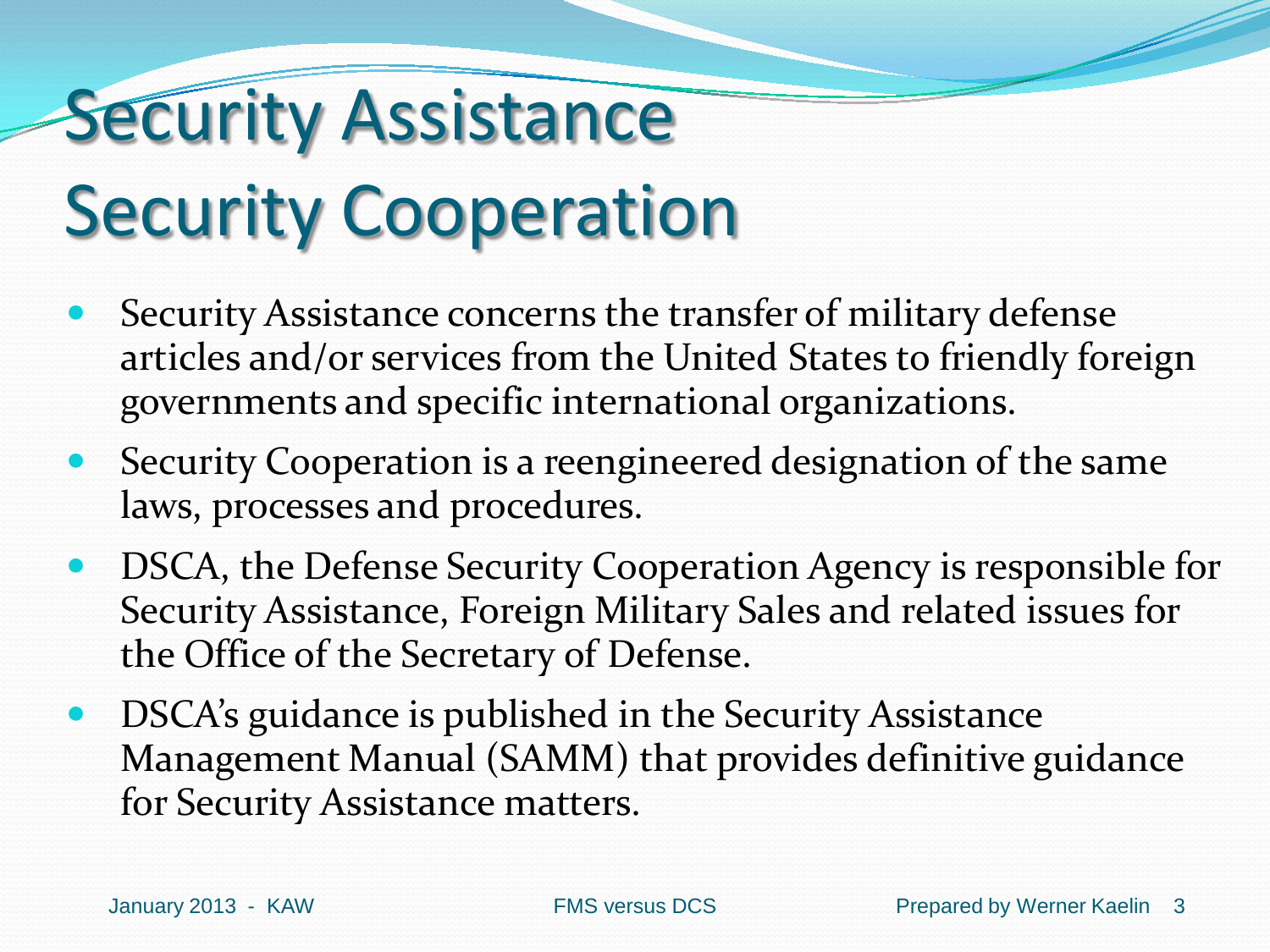#### Direct Commercial Sales

- Direct Commercial Sales (DCS) are sales made by U.S. companies directly to an international customer.
- DCS agreements are not administered by DoD and do not involve a government-to-government agreement.
- U.S. industry is responsible for obtaining a license from the Office of Defense Trade Controls in the Department of State for each of these sales.
- Under DCS the foreign customer engages directly in contract negotiations and program management decisions with a U.S supplier or manufacturer.
- In broad terms, the contract follows commercial rules and procedures.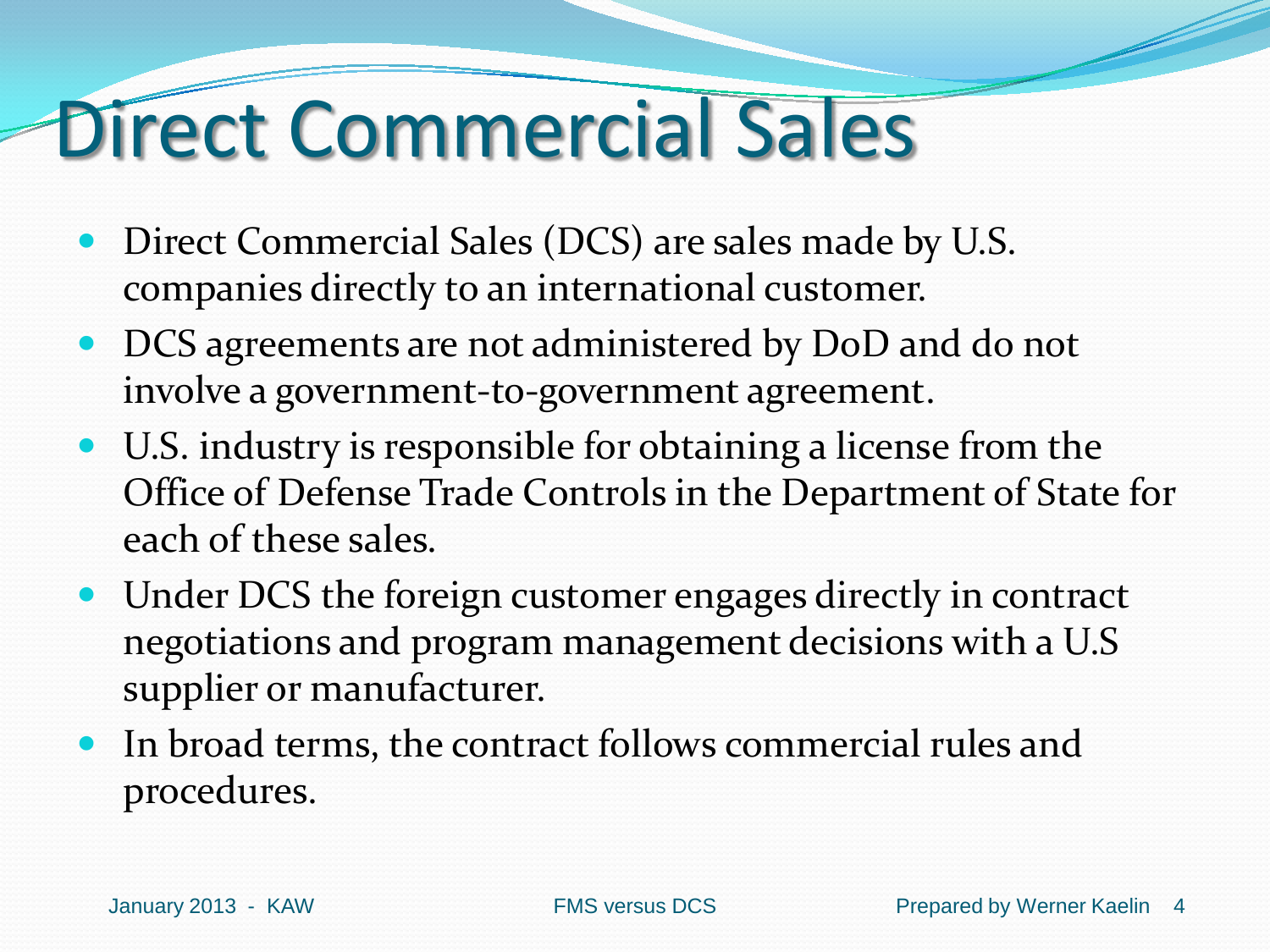## Foreign Military Sales

- Foreign Military Sales (FMS) is a U.S. Government program that allows a foreign government to purchase defense articles, services, construction services, and training from the U.S. Government .
- FMS is conducted under the authority of the AECA of 1976 and the Foreign Assistance Act of 1961, both as amended.
- By law, FMS is operated on a "no-profit" and "no-loss" basis to the USG.
- FMS follows an unusual set of rules, regulations and procedures.
- On the basis of a Letter of Request (LOR) from an international customer, the U.S. Government issues a government-to-government agreement, known as a Letter of Offer and Acceptance (LOA).
- Once the LOA is accepted (signed) by the foreign government and the initial financial requirements are fulfilled, the FMS case is implemented**.**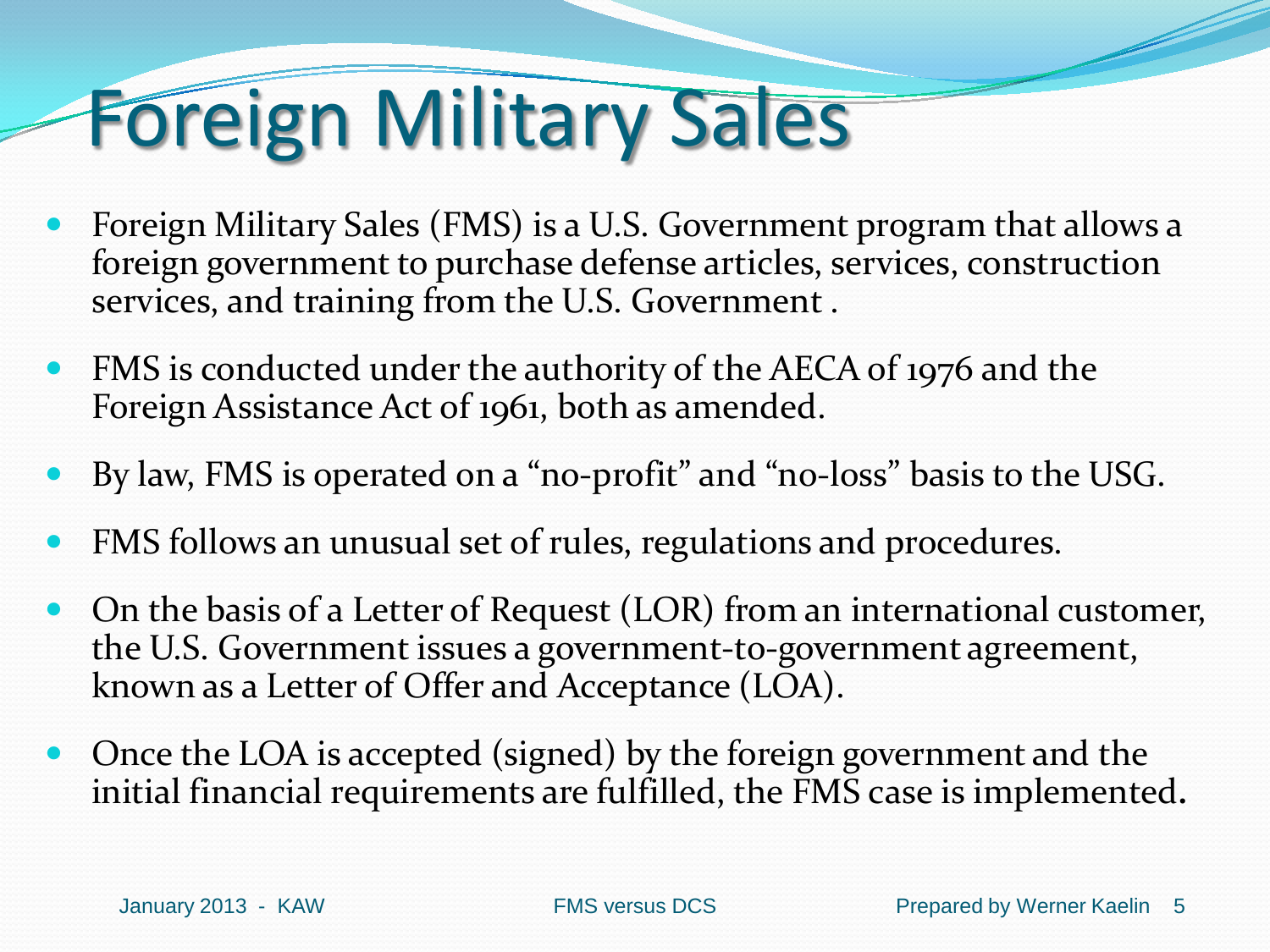#### Positive Aspects of FMS

- *Foreign customer gains access to a vast knowledge base.*
- *Release process is facilitated with assistance from DOD and military services.*
- *Acquisition of experience and project management.*
- *"Most favored" pricing is guaranteed.*
- *Government audits are the norm.*
- *USG allows access to primes and subs.*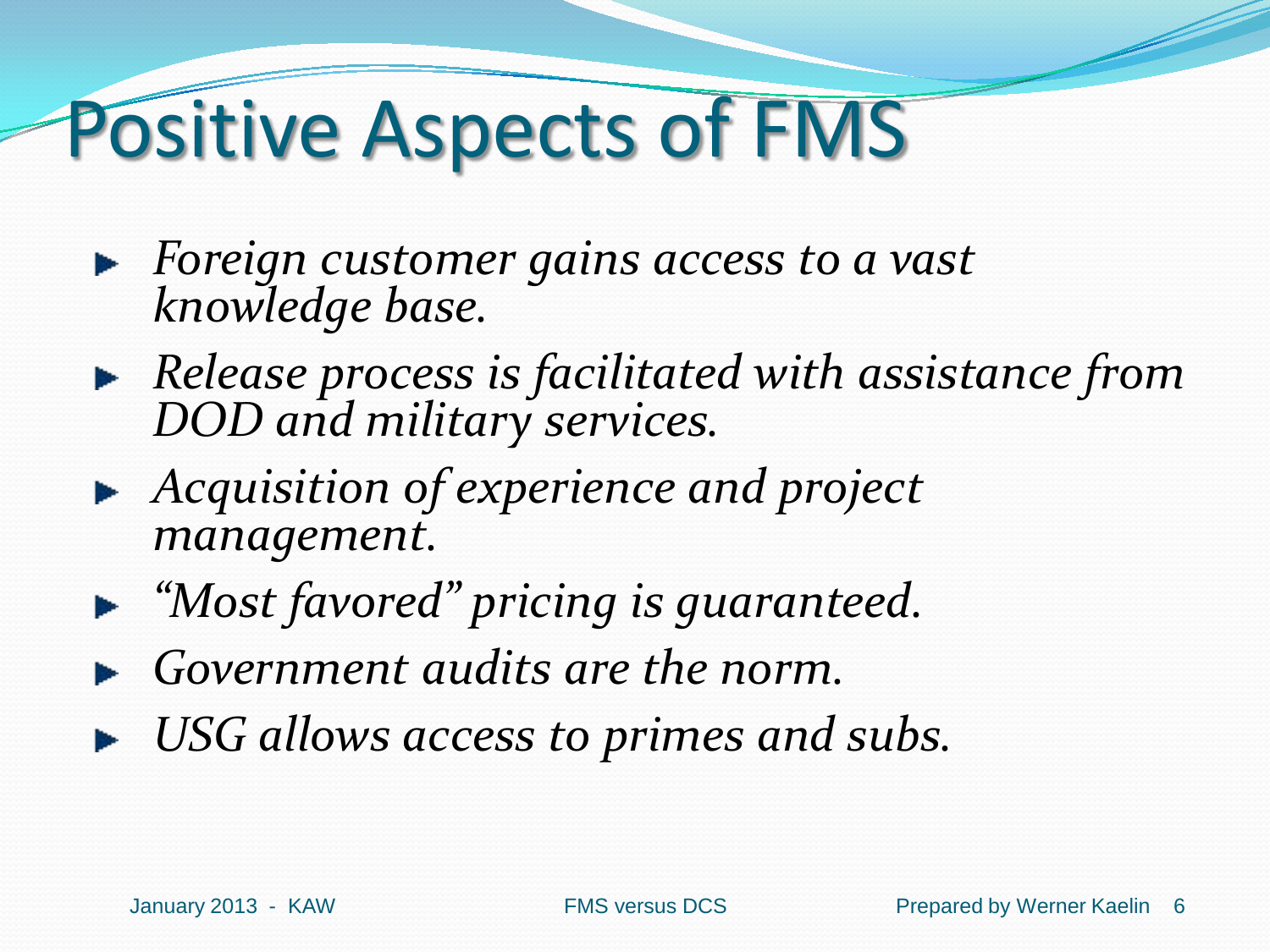#### Negative Aspects of FMS

- *Release processes are not transparent.*  þ.
- *FMS cases are gov't-to-gov't agreements - not contracts.*   $\blacktriangleright$ *Commitment is for "dependable undertaking."*
- *"Dependable undertaking" concept difficult to sell at home.*
- *LOA preparation schedule is unpredictable.* Þ
- *FMS customer subjected to bureaucratic attitudes.*
- *Co-production or license production MOUs take nine(!) months.*
- *Before FMS reform, case closure used to be an everlasting accountants quandary: "no gain-no loss."*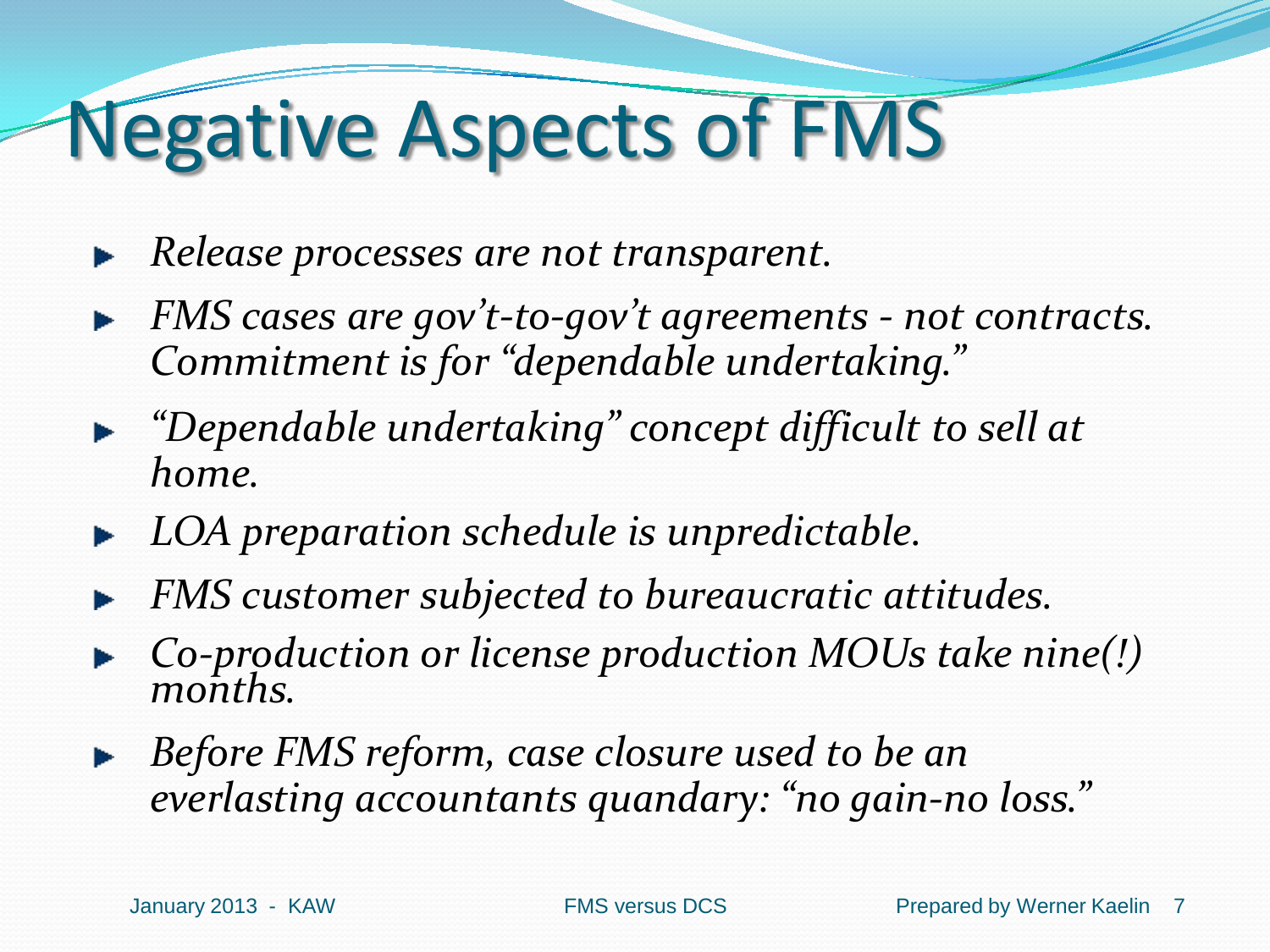#### Positive Aspects of DCS

- *Follows commercial rules and procedures.*
- *The customer has control over his money.*
- *Payment schedule tied to contractual performance.*
- *Customer can negotiate penalties for late delivery and poor performance.*
- *Books can be closed when contract is fulfilled and final payment is made.*
- *Offsets and Industry Participation are part of the deal.*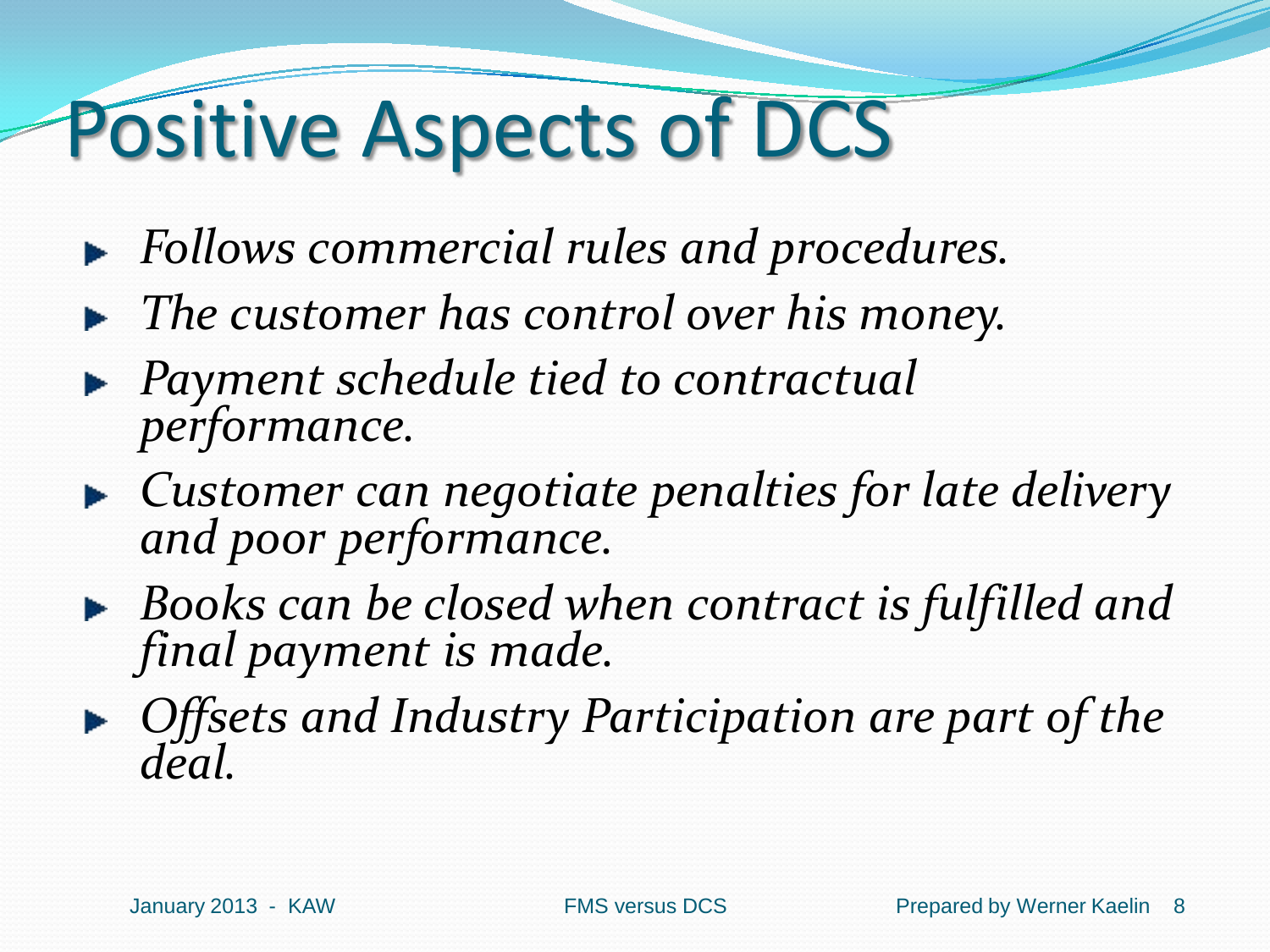#### Negative Aspects of DCS

- *Foreign customer often encounters difficulties in gaining access for pre-award and price audits.*
- *Purchaser has to provide additional manpower for project oversight and quality control.*
- *Repairs or replacements of faulty parts or workmanship are often disputed.*
- *U.S. contractor may try to implement contract as an open-ended U.S. Government contract irrespective of the actual contractual terms.*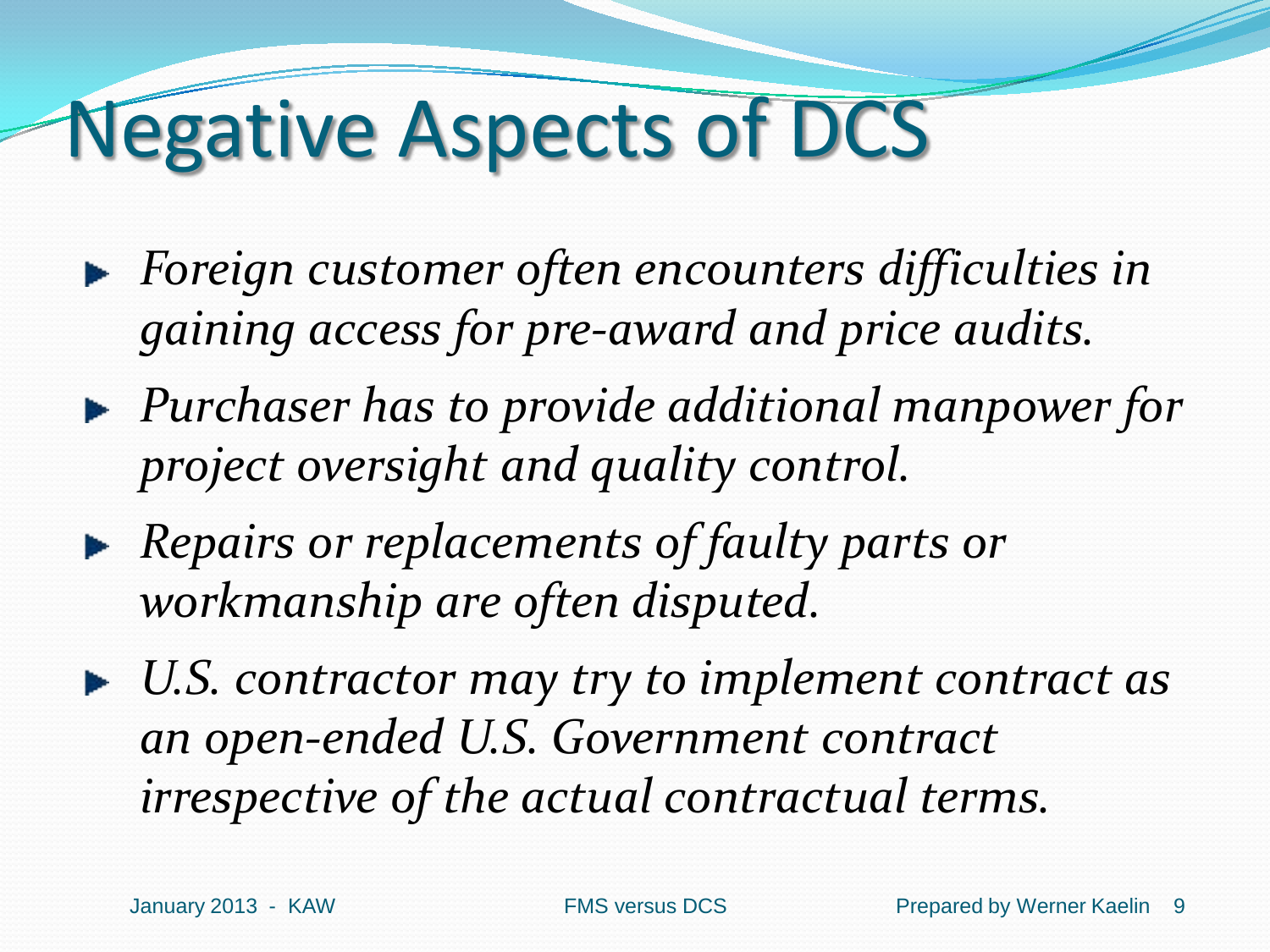#### Recommendations for FMS

- *U.S. Government should manage LOAs as an ombudsman for the foreign government.*
- *Make LOA, MOU, NDP, etc. approval processes transparent to customers.*
- *FMS offices need to adopt a "can do" attitude.*
- *Offsets are a fact of business. Why fight them?*
- *Make closing FMS cases a priority.*
- *Recognize that foreign orders reduce cost for U.S. acquisitions.*
- *Cash paying countries deserve better treatment.*

#### **DSCA is committed to continued improvements though FMS Reform and Business Process Re-engineering**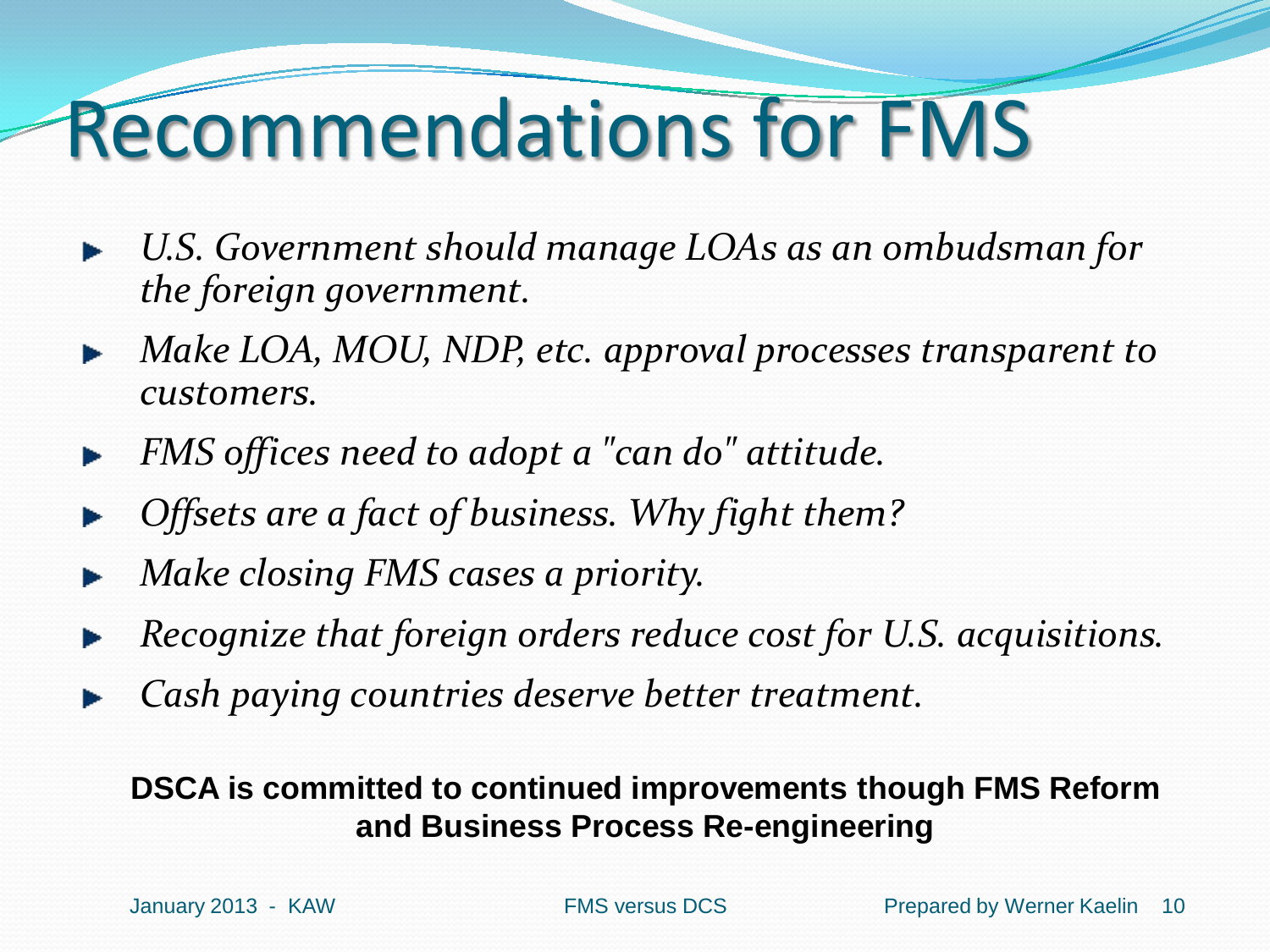#### Recommendations for DCS

- *Commercial contracting is not the solution to all (FMS) problems.*
- *Commercial contracts should reduce bureaucratic waste, not quality and performance.*
- *Keep lawyers out of the customer's hair.*
- *Prepare for foreign governments' requests for audits. Foreign governments have legal requirements, too.*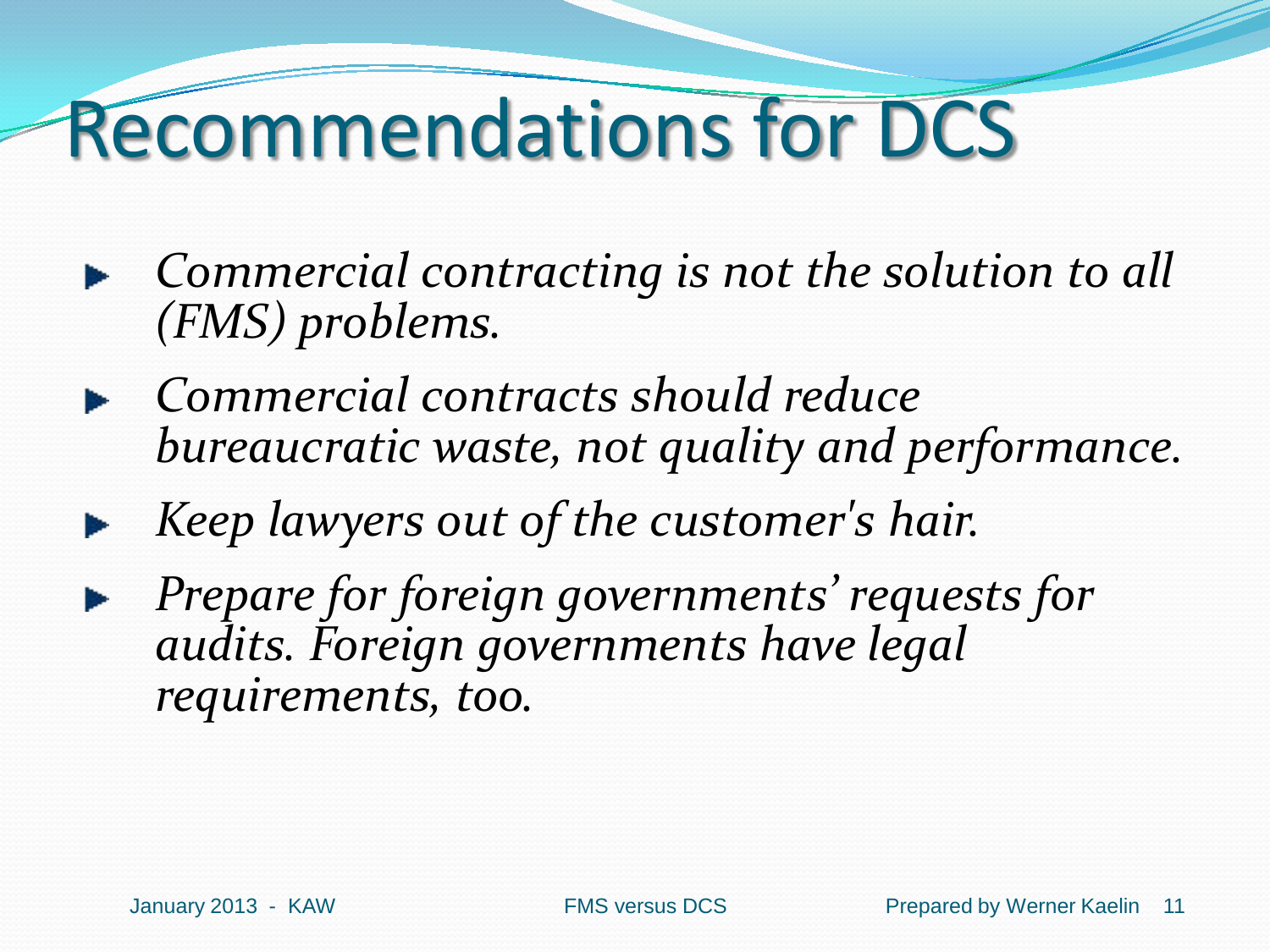## Offsets in FMS & DCS Programs

- *Offsets are political necessities*
- *Offset is a fact of defense business and is here to stay.*
- *Every country employs a form of Offset. Even the U.S., but with another spin.*
- *There are no free lunches.*
- *Instead of fighting it, governments should help to make it work.*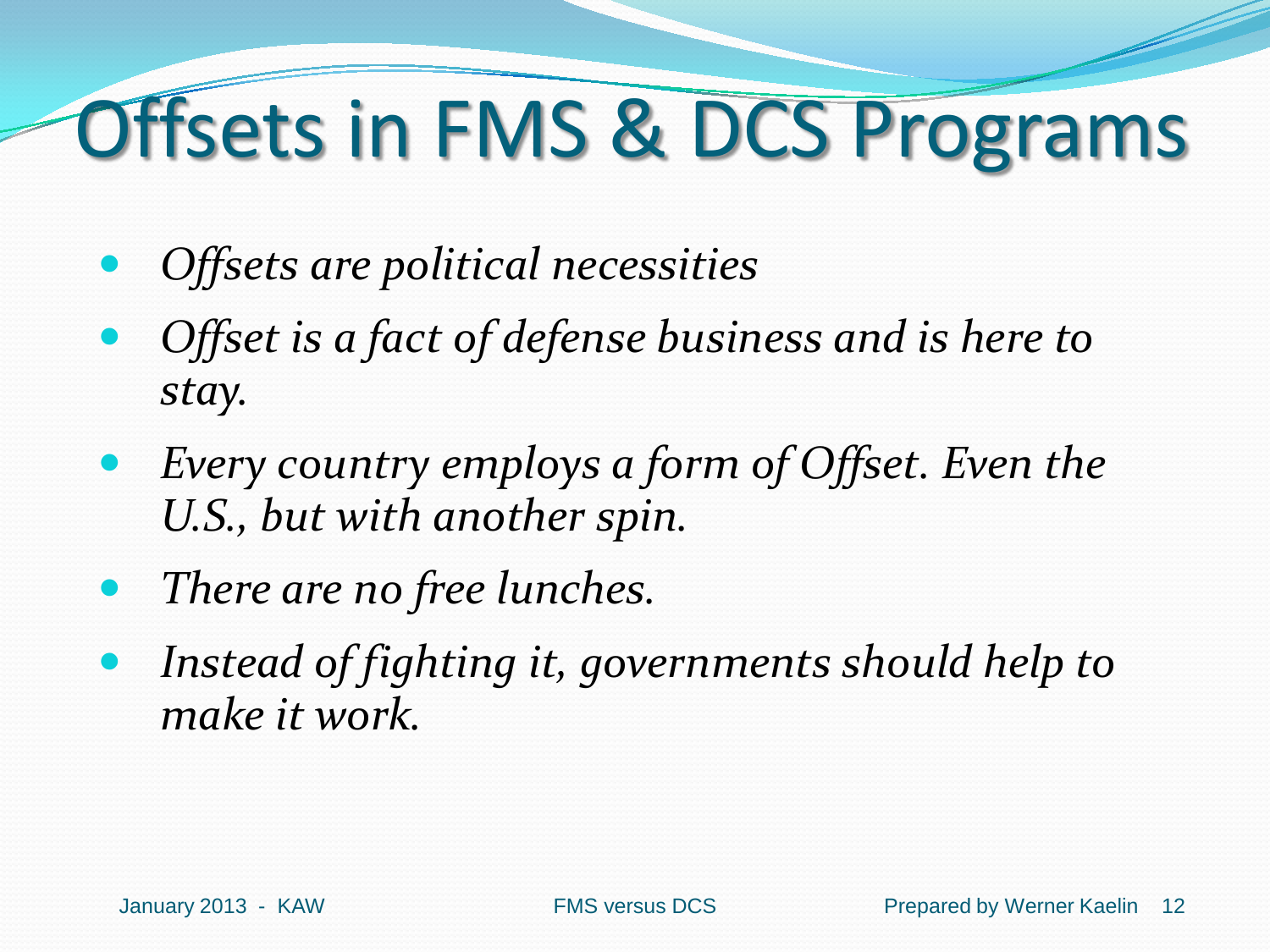## Offsets in FMS Programs

- *Contract/Agreement with contractor separate from FMS case.*
- *USG agencies not involved in Offset negotiations and performance.*
- *Any Offset cost allowable, if contracting officer deems reasonable.*
- *Note on Offset costs in LOA*
- *Statutory notification to Congress*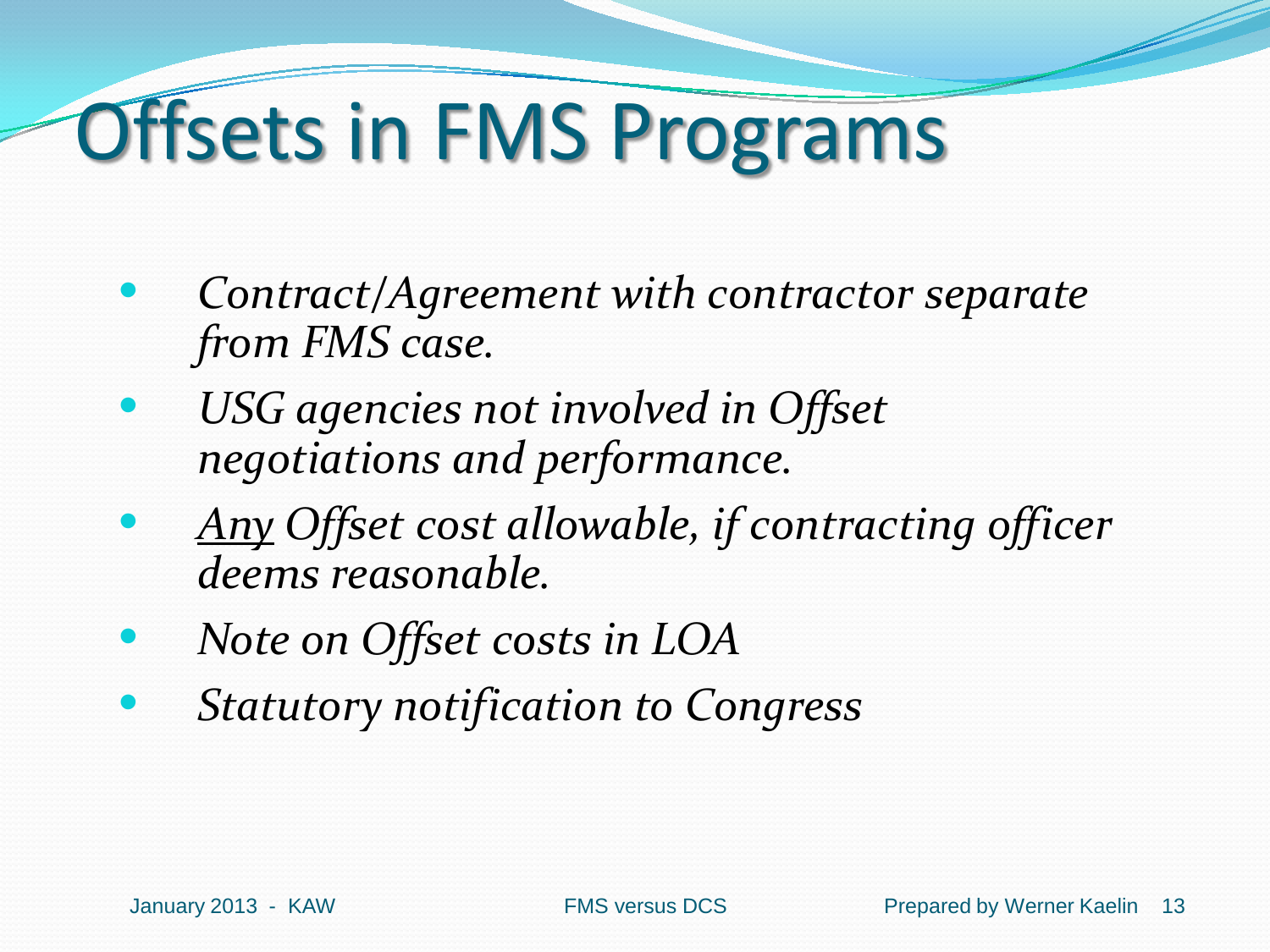## Offset's Win-Win Formula

- *The buying country acquires defense equipment which satisfies its requirements.*
- *The supplier sells sophisticated defense equipment, thus supporting his country's industrial base.*
- *The buyer's industry broadens its technology and market base and increases sales of competitive products.*
- *The supplier expands his business base and saves money through buying competitive products from abroad.*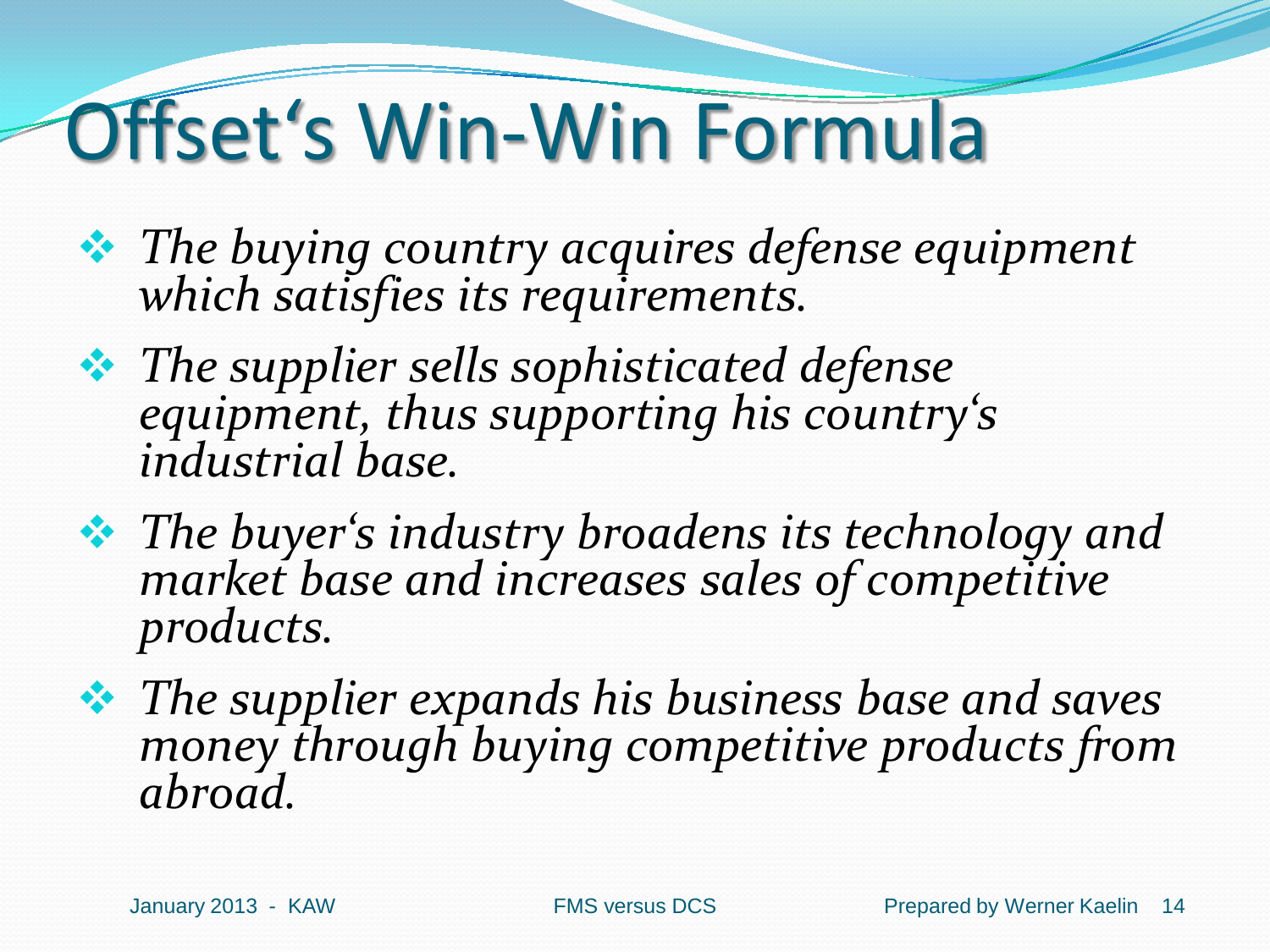

#### **Offset is Real! Offset is Important! Offset is REAL IMPORTANT!**

**Steve Piro of Lockheed Martin**

January 2013 - KAW FMS versus DCS Prepared by Werner Kaelin 15